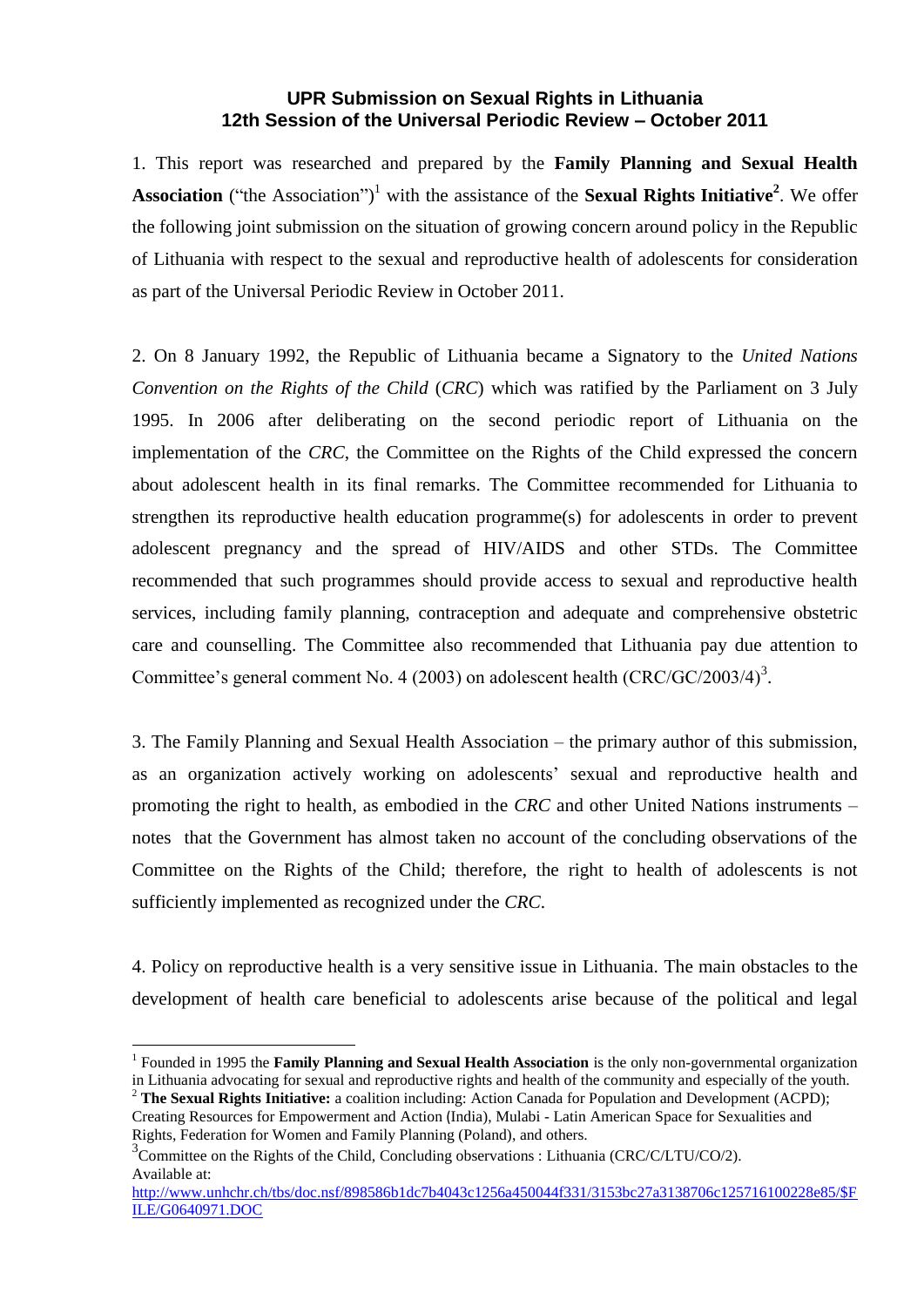environment, organizational aspects of health care, lack of professional competence. There is a lack of political desire in Lithuania to develop a reproductive health policy adjusted to the needs of adolescents. As a result, there is no strategy for reproductive health as well as modern reproductive health education programs in schools. Provision of reproductive health care for adolescents also does not meet their needs.

5. Since the end of 2008 there has been a strong conservative political force prevailing in Lithuania, which has prioritized church teaching; thus, modern sex education in schools, the development of comprehensive reproductive health care programs beneficial to adolescents and youth-friendly services have been strongly opposed within the political sphere in Lithuania. Influential politicians describe youth friendly services as distribution of contraceptives among adolescents<sup>4</sup>, despite the official position of the World Health Organization which defines youthfriendly health services as comprehensive high quality health care accessible to adolescents as well as health education adapted to their needs.

6. Lithuania has ratified the principal documents of the United Nations and the Council of Europe containing the fundamental human right to health, which is guaranteed by the Constitution of the Republic of Lithuania<sup>5</sup>. Adolescent health care policy must be implemented under the conditions laid down by international treaties, laws and other legal acts of the Republic of Lithuania. Health policy in Lithuania is shaped and implemented by the Ministry of Health. One of the main strategic goals of the Ministry of Health is the preservation and improvement of child and adolescent health<sup>6</sup>.

7. *De jure*, each person in Lithuania has a right to equal health care services, including the services rendered in private health care centres and state health care institutions. However, the laws regulating health care, other statutory instruments intended for public health care do not set out a clear sexual and reproductive health policy. There is no unanimous national strategy or program intended for sexual and reproductive health care especially with respect to young people. Yet this is necessary according to remarks of international experts**.**

8. In Lithuania, reproductive health services are integrated in the health care system and the issues assigned to this area (such as primary health care, safe motherhood, child health, family

1

<sup>&</sup>lt;sup>4</sup> The document Homeland union and support for family policy, 2008. Available at:

http://www.tsajunga.lt/index.php/leidiniai/12?page=2.

<sup>&</sup>lt;sup>5</sup> The Constitution of the Republic of Lithuania, Article 53.

<sup>&</sup>lt;sup>6</sup> See The Ministry of Health at: [http://www.sam.lt/go.php/Strategic\\_Goals](http://www.sam.lt/go.php/Strategic_Goals)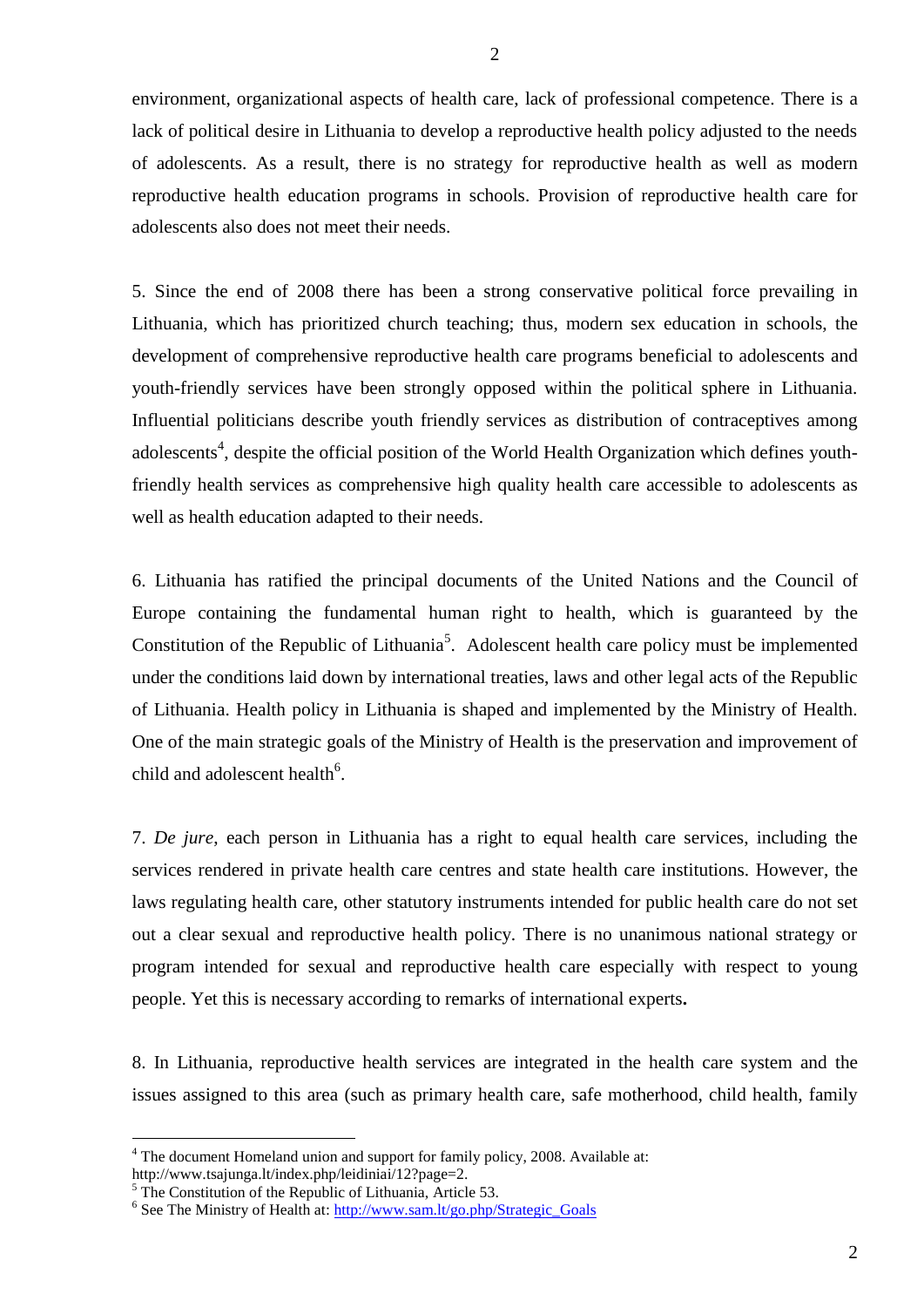planning, prevention of spread of HIV/AIDS, sexually transmitted diseases, cervical cancer, breast cancer prevention ) are included in the appropriate programs. However, at present none of the programs under implementation are adapted to the needs of adolescents. For example, in 2008 the Government approved the Child Health Promotion Program for 2008-2012 in which children's early sexual relations and pregnancy are identified as posing a particularly serious concern<sup>7</sup>. However, the plan for implementing measures of the Program, in our estimation, contains no specific measures that would contribute to the improvement and preservation of adolescent sexual reproductive health.

9. In 2008, the Minister of Health signed the Order regarding the State Family Health Program for  $2008-2010^8$ . In the Program the public authorities admit that there are no reliable data on adolescent pregnancies in Lithuania and that only pharmaceutical companies and some nongovernmental organizations deal with the use of modern family planning methods. The Program contains the Action Plan, which provides for carrying out a feasibility study to evaluate needs for adolescent health care services, human resource as well as funding opportunities. So far, we do not know whether the study has been conducted and how the said Program has been implemented. In the Strategy of the State Policy on Child Welfare for 2005-2012 the Government stated that an ambiguous approach to sexuality education and reproductive health may give rise to adolescent pregnancy, while disregard for problems related to reproductive health and family planning can worsen the situation in the area of reproductive health and family planning<sup>9</sup>. The Strategy is planned to improve child health protection, increase the availability and diversity of child health care services, with a particular focus on child and family protection against the human immunodeficiency virus (HIV/AIDS). The Family Planning and Sexual Health Association regards that as positive steps. Bu in fact these notional actions are oriented towards the future, but do not help modern-day teenagers to deal with issues concerning their sexual and reproductive health.

10. The project "Youth Friendly Services in Lithuania" supported by the United Nations Development Programme, the United Nations Children's Fund, the United Nations Population Fund was implemented in 2003-2005. The World Health Organization contributed to the implementation of this project. The aim of the project was to develop youth-friendly services in municipalities as well as to implement them, thus strengthening youth health. We could not find any information on the Internet about the number of these centres operating in Lithuania at

<u>.</u>

 $7$  Government resolution No 836 of 27 August 2008.

<sup>8</sup> Order No. V-513 of the Minister of Health of 29 May 2008.

<sup>&</sup>lt;sup>9</sup> Government resolution No 184 of 17 February 2005.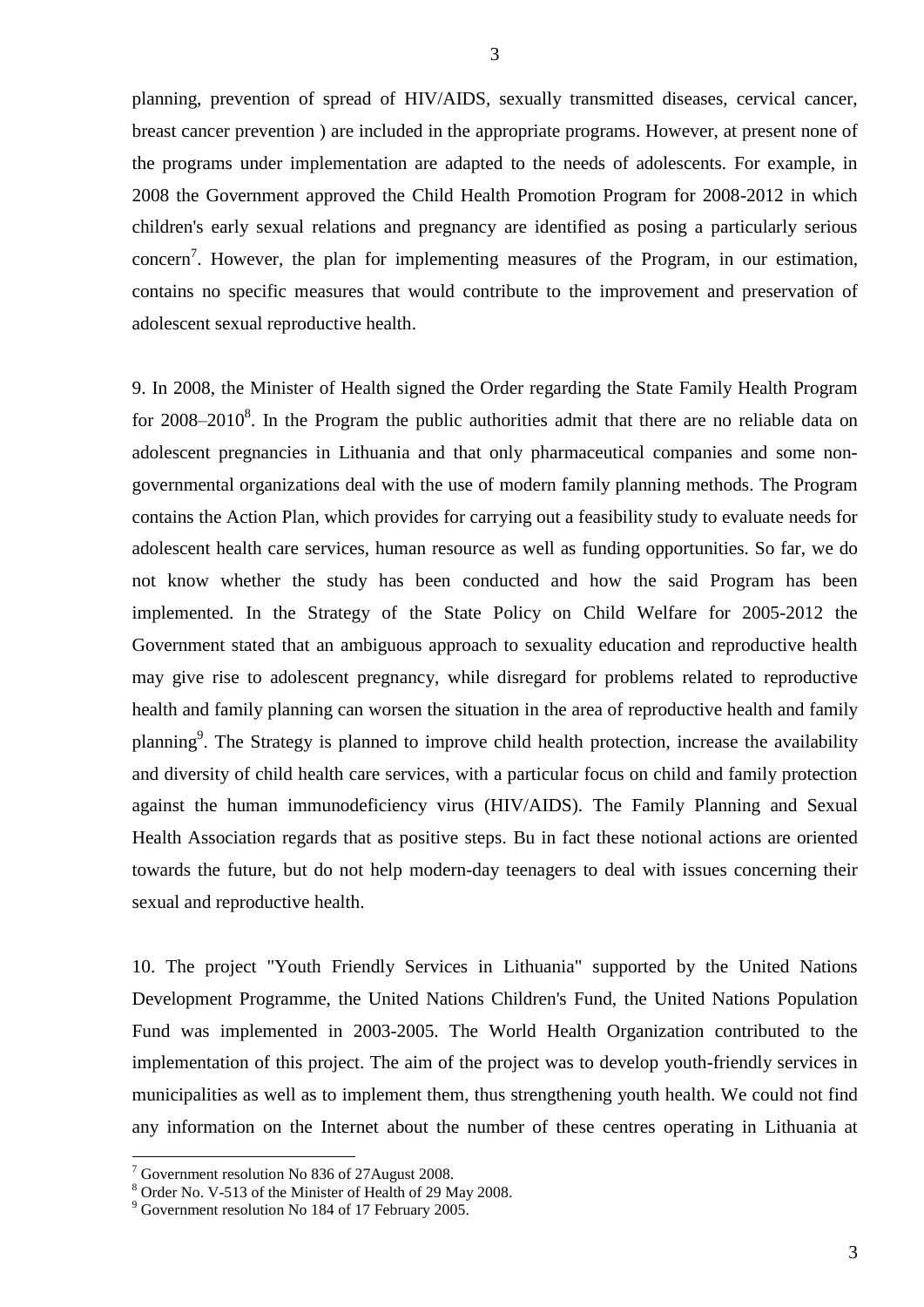present. Therefore, given the lack of availability of easily accessed information on this program, we presume that such information is unavailable to adolescents, while youth centres where they can anonymously seek professional advice on matters of sexuality, as found in other European countries, are practically non-existent, although sexual and reproductive health problems are among the most prevalent adolescent health problems in the world.

11. Adolescents are particularly in need of such services because health care services are provided in Lithuania to patients under the age of 16 only with the consent of his or her statutory representatives<sup>10</sup>. Sexual and reproductive health is a sensitive issue for everyone, especially for adolescents; therefore, they avoid speaking openly to doctors in the presence of their representatives<sup>11</sup>. Doctors, in their turn, are not willing to provide consultations to adolescents, avoiding assuming responsibility. According to the statistics, in Lithuania 85 % of girls learn about contraceptives from friends or from other sources of information: the Internet, magazines, radio stations; less influential source of information is mothers. In Lithuania 15.7 % of young people under the age of 15 have sexual relations. Studies show that over a quarter of women in the 15-24 years of age group in Europe do not use contraceptives during their first sexual intercourse, while in Lithuania this figure stands at 56  $\%$ <sup>12</sup>. Each year approximately 2500 women aged between 15 and 19 bear children in Lithuania<sup>13</sup>.

12. In 2008, the Family Planning and Sexual Health Association carried out a study on teens' knowledge of pregnancy prevention and the need for sexuality education, seeking to find out how schools educate young people about sex life and what is their knowledge of unplanned pregnancy prevention. During the online survey 3394 respondents were interviewed, the majority of whom was adolescents under the age of 18 (65 %). More than a third of respondents (40 %) did not attend sexuality education classes at all. Two-thirds of the participants said that only about one or two such lessons were held at school. According to the survey data adolescents rate the current level of sexuality education in schools as 44 % on a 100 % scale. Young people believe that sexuality education classes should focus on information about sexually transmitted diseases and contraceptive methods. The Lithuanian Ministry of Science and Education should play an important role in this area. The Ministry has prepared a sexuality education program

<u>.</u>

<sup>10</sup> Law on the Rights of Patients and Compensation for the Damage to their Health (a**s** last amended on 19 November 2009 – No XI-499), Article 14. Available at:

http://www3.lrs.lt/pls/inter/dokpaieska.susije 1?p\_id=359503&p\_rys\_id=14.

 $\frac{11}{11}$  The legal age of majority in Lithuania is 18.

<sup>&</sup>lt;sup>12</sup> The Ministry of Social Security and Labour, Report on the Implementation of the United Nations Convention on the Rights of the Child. Available at: http://www.socmin.lt/index.php?-1191824460.

<sup>&</sup>lt;sup>13</sup> In 2008 the total number of newborns was 35 065; in 2009 - 36 682; in 2010 – 35 948.